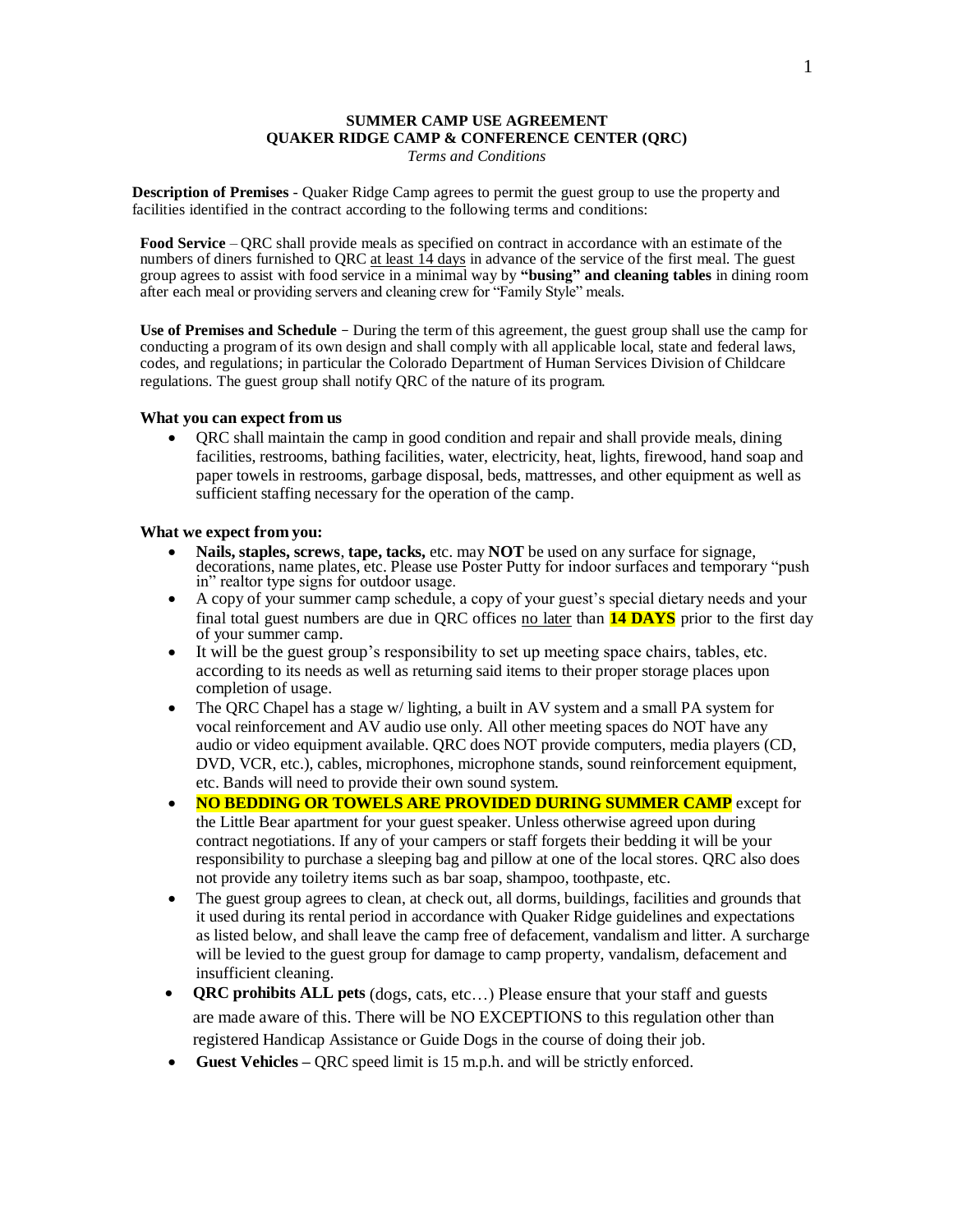- **4-wheelers, dirt bikes and other off road motorized vehicles are STRICTLY PROHIBITED** at Quaker Ridge Camp. Golf carts, etc. require prior authorization from QRC and are required to travel only on the camp roads and must observe the 15 m.p.h. speed limit.
- **ALL GUEST VEHICLES -** vans, buses, cars, trucks, trailers, etc. shall be parked in the **main parking lot** after unloading passengers and luggage. Larger groups may use the empty field behind the chapel for overflow parking when conditions permit. **Exceptions** are for guests staying in Clark Lodge who may park in the spaces provided for them at the west end of the building and those guests who are physically disabled to the point that they require conveyance within the camp. **PLEASE** help us in this by ensuring that your group parks ONLY in the designated parking areas and NOT around each building.
- **Tobacco, Alcohol and illegal/non-prescription Drugs – Use or possession of any of these substances is prohibited by guest group members or visitors on the property or in the facilities of Quaker Ridge Camp and will be grounds for immediate expulsion from QRC property and/or response by the Teller County Sheriff's Department for possible criminal action.**

**Guest Group Cleaning Guidelines and Expectations will include:** cleaning of individual lodge rooms to include removal of trash and all personal effects, cleaning under mattresses and under and behind furniture and beds, etc.). Grounds cleaning to include picking up all trash and litter outside buildings, put away sports equipment, remove debris and trash from Reflection Pond and indoor and outdoor facilities, clean gum and candy off all surfaces, stack chairs and tables from meeting spaces as directed.

**Fires –** outside fires may be built in designated areas only, and only with the consent and knowledge of the QRC Guest Services staff. It is understood that the guest group must comply with the directions of the local fire control officials. The guest group is responsible for appointing an adult Fire Control staff member to ignite, supervise and extinguish all fires. All fires should be **completely extinguished with water,** not buried with dirt. Under certain conditions the State and/or National Forestry Departments will impose a complete ban on fires. The camp staff will inform you if such a ban is in effect.

**Firearms** of all types**,** gasoline, poisonous substances, fireworks and powered hand tools **are restricted;** therefore prior authorization from the QRC Executive Director must be obtained. **Paintball and Air Soft pellet guns ARE STRICTLY PROHIBITED.**

**Profanity / Vulgar Speech –** will not be tolerated at any time from leadership/work crew/band/etc. QRC understands that some children campers may use vulgar speech.

**Fighting –** All forms of physical violence are expressly forbidden and are grounds for immediate expulsion of the offending parties and possible criminal charges being filed.

**Specialized Activities –** If the guest group utilizes specialized activities requiring supervision by persons with the training and experience to make judgments concerning equipment, procedures, and safety considerations, then QRC will either provide appropriately trained staff or will determine minimum qualifications for supervision by the guest group. Additional information and guidelines for use of special equipment or activities will be coordinated with all applicants expressing an interest in participating in such activities. Examples of these activities include: archery, riflery, mountain biking, swimming, rappelling, river rafting etc.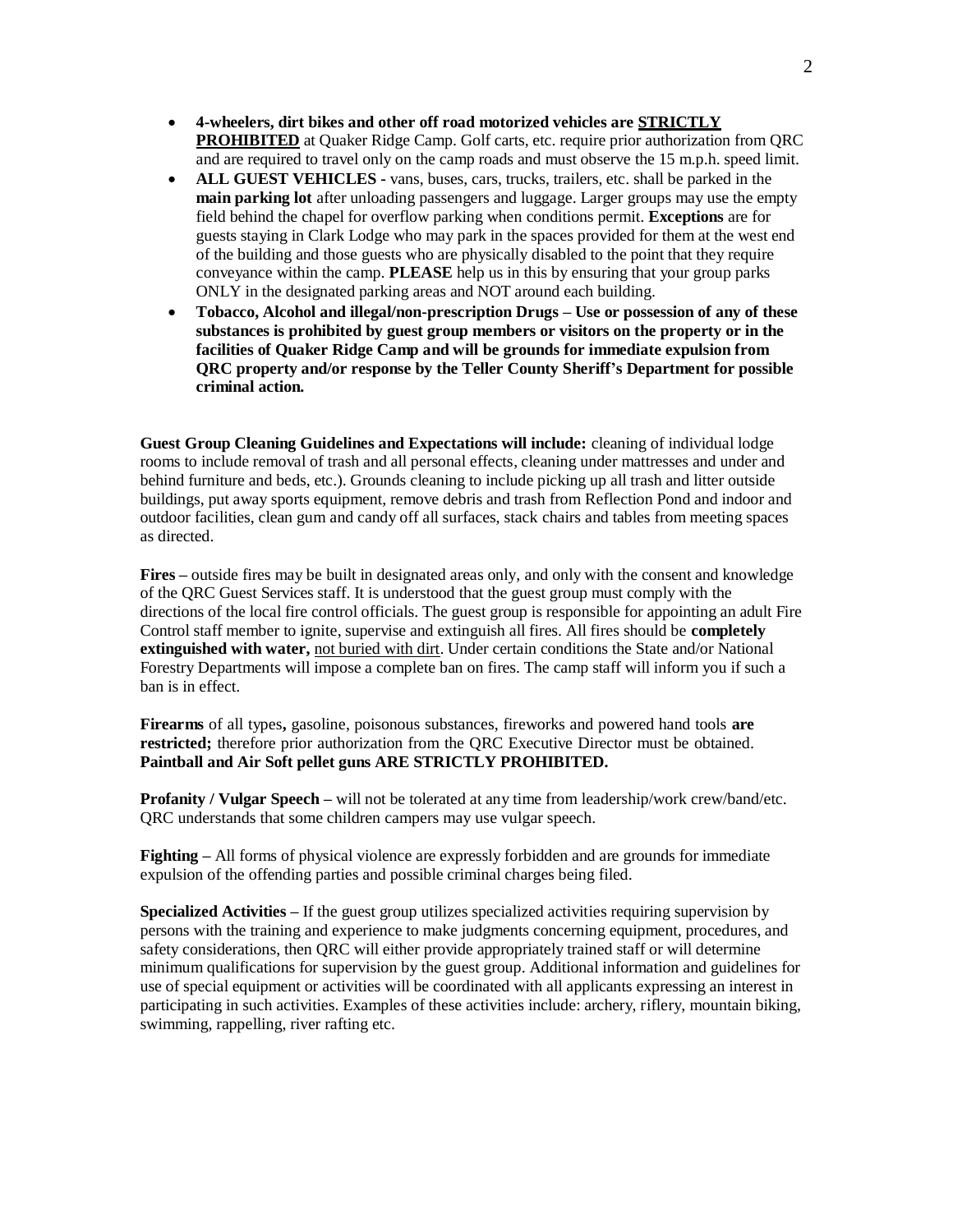**Health and Safety –** QRC will provide a qualified nurse to provide basic health supervision as described in the Colorado Division of Child Care and Department of Human Services regulations sections 7.711.22 (paragraph B) and 7.711.51. The guest group should bring a current list of participants that includes: names and addresses, emergency contact information, applicable release forms, emergency treatment authorization and known allergies or health conditions. Emergency transportation is available through local emergency response groups or by dialing 911. The guest group shall furnish non-emergency transportation if needed. QRC will provide emergency transportation if needed.

**Supervision – The guest group is required to provide 24 hour adult supervision of all campers** *at all times***.** This is especially critical during guest "free time" activities, when using recreational areas, or when using any of our numerous hiking trails.

**All Camp Emergencies –** In case of an all camp emergency such as a fire or lost camper, please activate the outdoor fire alarm by using the pull station located on the outside of the front entry porch to Clark Lodge and ring the church bell located at the Reflection Pond on the West side of the Chapel Building continuously for several minutes. Please instruct your group in advance that all staff and campers are to proceed to the basketball court immediately for a head count and further instructions upon this signal. A practice fire drill is mandatory within the first 24 hours of your camp session.

**Guest Group Fees –** The Guaranteed Minimum Fee is based on the number of persons guaranteed and contracted by the guest group. This fee will be charged to the guest group even if fewer persons used the camp than were guaranteed in the contract, or if the guest group terminates this agreement without using the camp. **Final Invoice Fees –** This fee will represent the use of the camp by all participants and will be calculated by totaling the individual charges for each person's lodging, meals, and other per person fees where applicable. The invoice is determined at the end of the camp or conference.

**Payment Terms** – The guest group agrees to deliver payment in full to a representative of QRC prior to the guest group's departure from the camp. Exceptions must be approved by QRC prior to arrival. **Your outstanding balance is due and payable at checkout on the contracted departure date and shall be paid with ONLY ONE CHECK written by the responsible contracted party and made payable to Quaker Ridge Camp.** A non-refundable deposit in the amount of 10% of the contracted fee as well as a signed contract is required to confirm your reservation. A receipt and signed copy of the contract will be returned to you for your records. **Final total numbers for your group are due in our office at least** *two weeks prior* **to your camp arrival date.**

**Liability for Injury to Persons or Property** – The guest group agrees to supervise and assume full control and responsibility for any persons, or entities other than QRC personnel or property who are at the camp by reason of the guest group's use of the camp. The guest group agrees to defend, indemnify and hold harmless QRC against any harm and/or claim made by any third party in any way connected with the guest group's actions and/or failures to act in respect to its use of the camp. For the purpose of this section, any person includes, but is not limited to, the guest group's leaders, participants in the guest group's program, and the guest group's visitors. The contracted guest rental group agrees to provide all liability insurance for its camp program.

**Breakage & Damage –** The guest group agrees to pay QRC the amount reasonably necessary to repair or replace (including labor) QRC property damaged or destroyed during the guest group's usage.

**Unauthorized Persons** – The guest group agrees to permit only authorized persons to enter the camp and shall take all necessary steps to remove unauthorized persons from the camp.